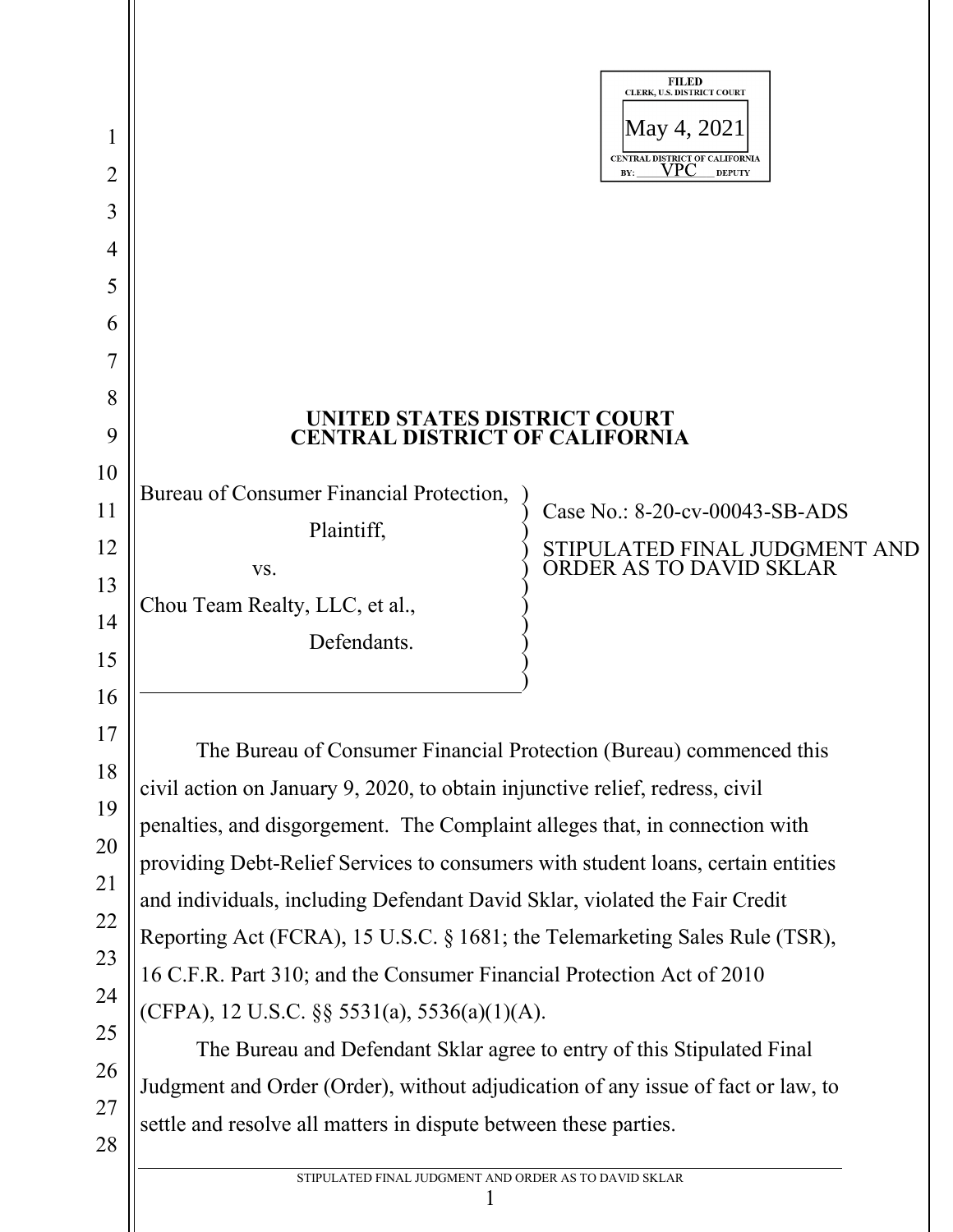#### **THEREFORE**, it is **ORDERED:**

#### **FINDINGS**

1. This Court has jurisdiction over the parties and the subject matter of this action.

2. Venue is proper in this district under 12 U.S.C. § 5564(f).

3. The relief provided in this Order is appropriate and available under sections 1054 and 1055 of the CFPA, 12 U.S.C. §§ 5564, 5565.

4. Defendant neither admits nor denies any allegations in the Complaint, except as specified in this Order. For purposes of this Order, Defendant admits the facts necessary to establish the Court's jurisdiction over him and the subject matter of this action.

5. Defendant waives all rights to seek judicial review or otherwise challenge or contest the validity of this Order and any claim he may have under the Equal Access to Justice Act, 28 U.S.C. § 2412, concerning the prosecution of this action to the date of this Order. Each Party agrees to bear its own costs and expenses, including, without limitation, attorneys' fees.

6. Entry of this Order is in the public interest.

# **DEFINITIONS**

7. The following definitions apply to this Order: a. "Affected Consumers" includes all consumers who, since January 1, 2015, were charged fees by Docu Prep Center. b. "Assisting Others" includes, but is not limited to: i. formulating or providing, or arranging for the formulation or provision of, any advertising or marketing material, including, but not limited to, any telephone sales script, direct mail solicitation, or the text of any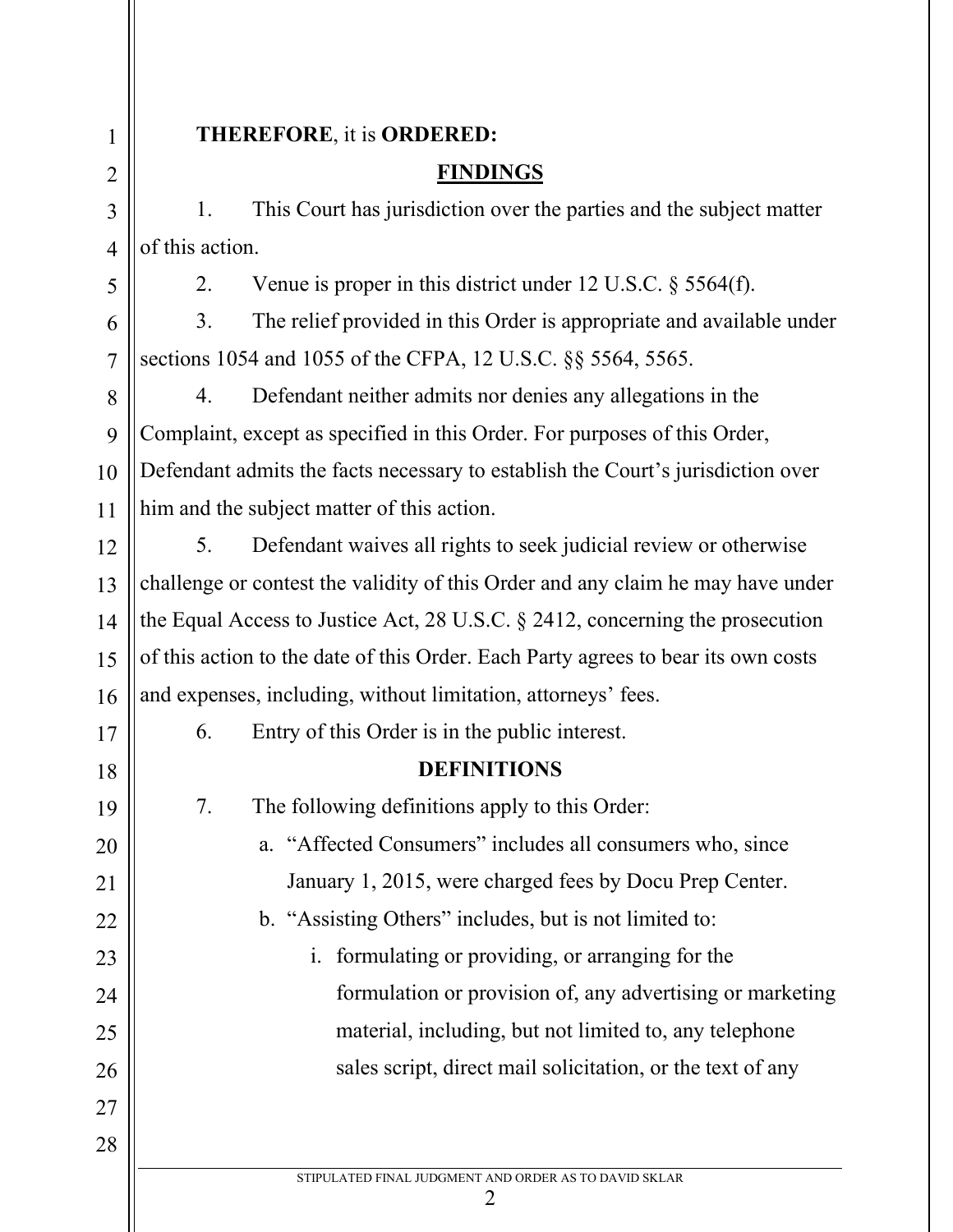| 1              | Internet website, email, or other electronic                    |
|----------------|-----------------------------------------------------------------|
| $\overline{2}$ | communication;                                                  |
| 3              | ii. providing names of, or contributing to the generation of,   |
| 4              | potential customers;                                            |
| 5              | iii. participating in or providing services related to the      |
| 6              | offering, sale, or servicing of a product, or the collection    |
| 7              | of payments for a product;                                      |
| 8              | iv. acting or serving as an owner, officer, director, manager,  |
| 9              | principal, partner, or limited partner of any entity;           |
| 10             | v. investing or loaning money; and                              |
| 11             | vi. renting or otherwise providing office space.                |
| 12             | c. "Consumer Financial Product or Service" is synonymous in     |
| 13             | meaning and equal in scope to the definition of the term in the |
| 14             | CFPA, 12 U.S.C. § 5481(5), and, subject to applicable           |
| 15             | restrictions contained in the CFPA, includes but is not limited |
| 16             | to:                                                             |
| 17             | i. extending credit and servicing loans, including acquiring,   |
| 18             | purchasing, selling, brokering, or other extensions of          |
| 19             | credit (other than solely extending commercial credit to a      |
| 20             | person who originates consumer credit transactions);            |
| 21             | providing financial advisory services to consumers on<br>11.    |
| 22             | individual consumer financial matters or relating to            |
| 23             | proprietary financial products or services, including           |
| 24             | providing credit counseling to any consumer or providing        |
| 25             | services to assist a consumer with debt management or           |
| 26             | debt settlement, modifying the terms of any extension of        |
| 27             | credit, or avoiding foreclosure; and                            |
| 28             |                                                                 |
|                | STIPULATED FINAL JUDGMENT AND ORDER AS TO DAVID SKLAR<br>3      |
|                |                                                                 |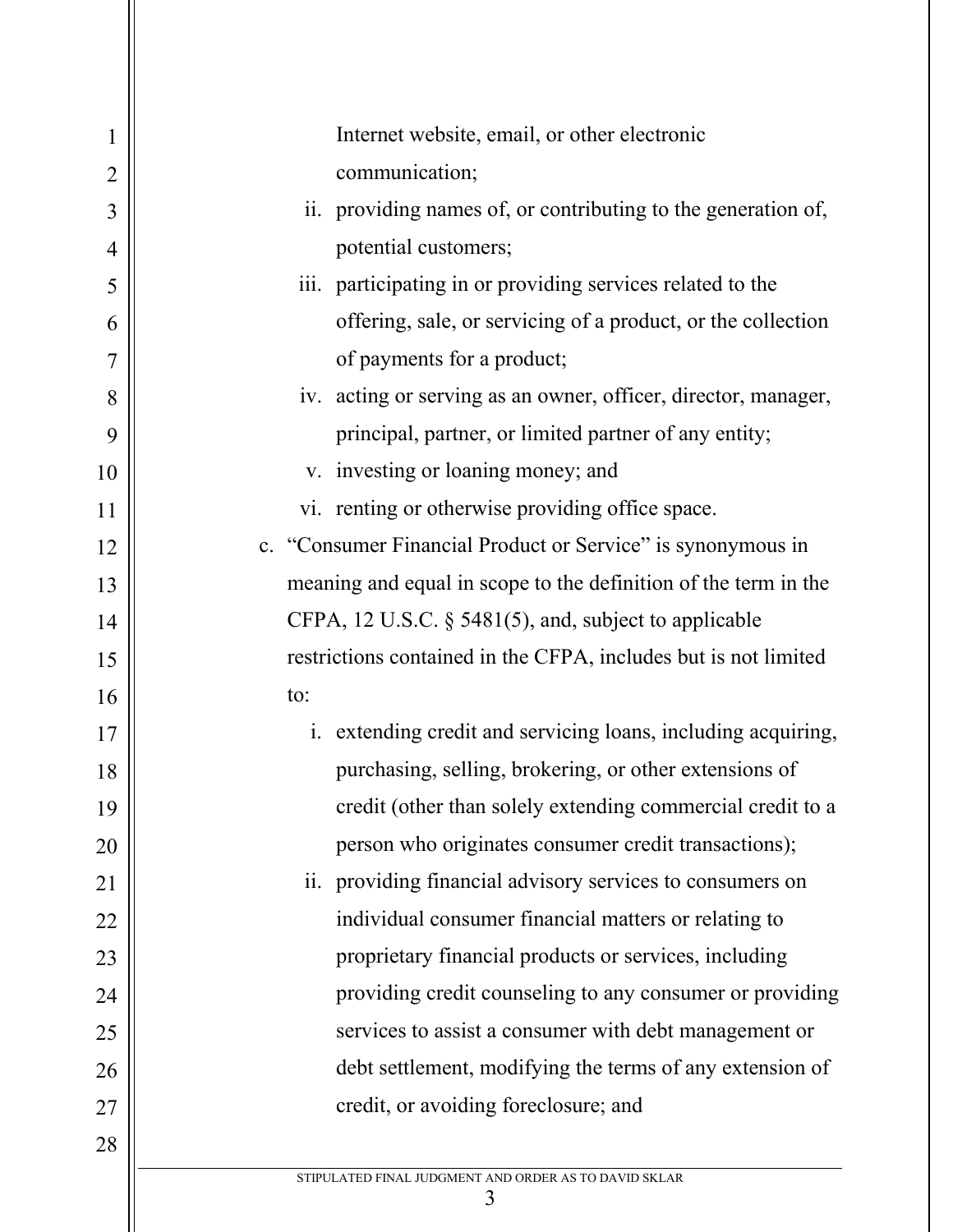| $\mathbf 1$    | iii. engaging in deposit-taking activities, transmitting or      |
|----------------|------------------------------------------------------------------|
| $\overline{2}$ | exchanging funds, or otherwise acting as a custodian of          |
| 3              | funds or any financial instrument for use by or on behalf        |
| 4              | of a consumer.                                                   |
| 5              | d. "Consumer Report" means a "consumer report," as that term is  |
| 6              | defined in Section $603(d)$ of FCRA, 15 U.S.C. § 1681a(d).       |
| $\overline{7}$ | e. "Consumer Reporting Agency" means a "consumer reporting       |
| 8              | agency," as that term is defined in Section $603(f)$ of FCRA, 15 |
| 9              | U.S.C. $§$ 1681a(f).                                             |
| 10             | f. "Debt-Relief Service" means any product, service, plan, or    |
| 11             | program represented, directly or by implication, to renegotiate, |
| 12             | settle, or in any way alter the terms of payment or other terms  |
| 13             | of the debt, including but not limited to a student loan debt,   |
| 14             | mortgage loan debt, credit card debt, or tax debt or obligation, |
| 15             | between a person and one or more creditors or debt collectors,   |
| 16             | including, but not limited to, a reduction in the balance,       |
| 17             | interest rate, or fees owed by a person to a creditor or debt    |
| 18             | collector.                                                       |
| 19             | "Defendant" means David Sklar, and any other name by which<br>g. |
| 20             | he might be known.                                               |
| 21             | h. "Docu Prep Center" means Docu Prep Center, Inc., d/b/a        |
| 22             | DocuPrep Center, d/b/a Certified Document Center; Document       |
| 23             | Preparation Services, LP, d/b/a DocuPrep Center, d/b/a           |
| 24             | Certified Document Center; and their successors and assigns,     |
| 25             | individually, collectively, or in any combination.               |
| 26             | i. "Effective Date" means the date on which the Order is issued. |
| 27             |                                                                  |
| 28             |                                                                  |
|                | STIPULATED FINAL JUDGMENT AND ORDER AS TO DAVID SKLAR<br>4       |
|                |                                                                  |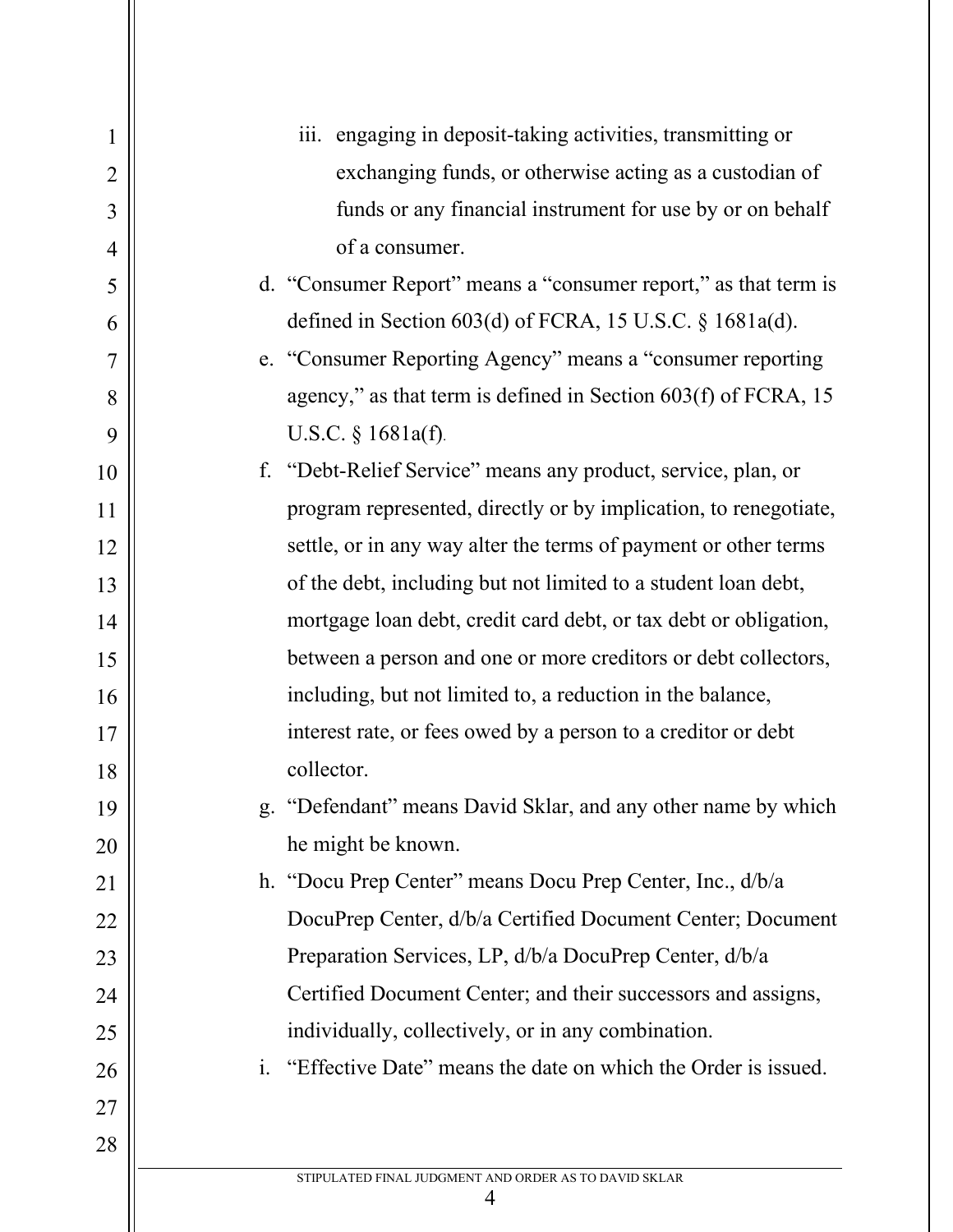| $\mathbf{1}$   | "Enforcement Director" means the Assistant Director of the<br>$\mathbf{i}$ . |
|----------------|------------------------------------------------------------------------------|
| $\overline{2}$ | Office of Enforcement for the Bureau of Consumer Financial                   |
| 3              | Protection, or his or her delegate.                                          |
| 4              | k. "Prescreened Consumer Reports" means Consumer Reports                     |
| 5              | relating to consumers furnished by a Consumer Reporting                      |
| 6              | Agency in connection with credit or insurance transactions that              |
| 7              | are not initiated by the consumers, pursuant to 15 U.S.C.                    |
| 8              | § 1681b(c).                                                                  |
| 9              | 1. "Related Consumer Action" means a private action by or on                 |
| 10             | behalf of one or more consumers or an enforcement action by                  |
| 11             | another governmental agency brought against Defendant based                  |
| 12             | on substantially the same facts as described in the Complaint.               |
| 13             | m. "Student Loan Debt Relief Companies" means Docu Prep                      |
| 14             | Center, Inc., d/b/a DocuPrep Center, d/b/a Certified Document                |
| 15             | Center; Document Preparation Services, LP, d/b/a DocuPrep                    |
| 16             | Center, d/b/a Certified Document Center; Certified Doc Prep,                 |
| 17             | Inc.; Certified Doc Prep Services, LP; Assure Direct Services,               |
| 18             | Inc.; Assure Direct Services, LP; Direct Document Solutions,                 |
| 19             | Inc.; Direct Document Solutions, LP; Secure Preparation                      |
| 20             | Services, Inc.; Secure Preparation Services, LP, and their                   |
| 21             | successors and assigns, individually, collectively, or in any                |
| 22             | combination.                                                                 |
| 23             | n. "Telemarketing" means a plan, program, or campaign which is               |
| 24             | conducted to induce the purchase of goods or services or a                   |
| 25             | charitable contribution, by use of one or more telephones and                |
| 26             | which involves more than one interstate phone call.                          |
| 27             |                                                                              |
| 28             |                                                                              |
|                | STIPULATED FINAL JUDGMENT AND ORDER AS TO DAVID SKLAR                        |

 $rac{1}{5}$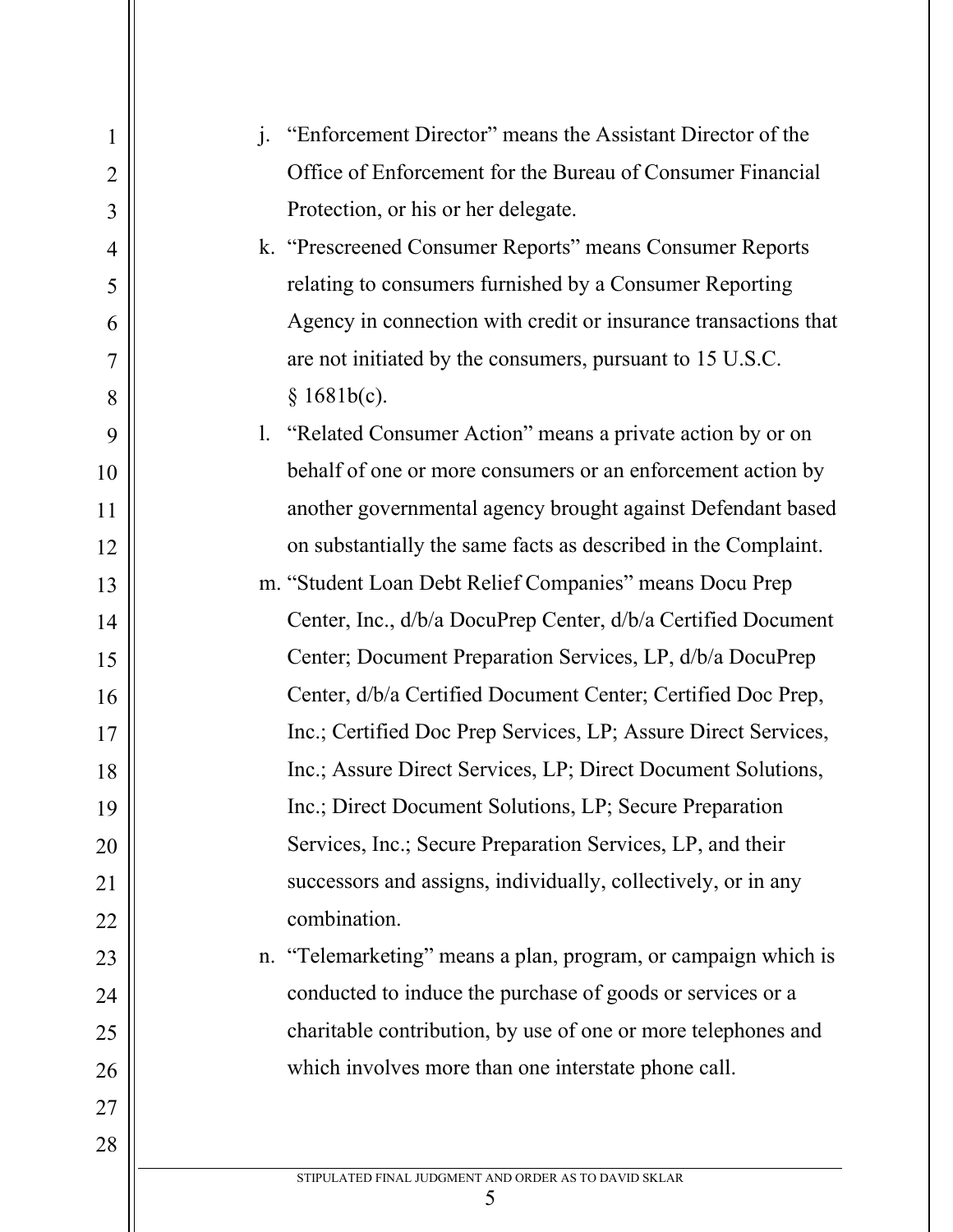| $\mathbf{l}$   | <b>ORDER</b>                                                                    |  |
|----------------|---------------------------------------------------------------------------------|--|
| $\overline{2}$ | <b>CONDUCT RELIEF</b>                                                           |  |
| 3              | I.                                                                              |  |
| 4              | <b>Permanent Ban on Offering or Providing Debt-Relief Services</b>              |  |
| 5              | <b>IT IS ORDERED that:</b>                                                      |  |
| 6              | Defendant, whether acting directly or indirectly, is permanently<br>8.          |  |
| $\overline{7}$ | restrained and enjoined from:                                                   |  |
| 8              | a. participating in, advertising, marketing, promoting, offering for            |  |
| 9              | sale, selling, or providing any Debt-Relief Service; or                         |  |
| 10             | b. Assisting Others in, or receiving any remuneration or other                  |  |
| 11             | consideration from, the provision, advertising, marketing,                      |  |
| 12             | promoting, offering for sale, sale or production of any Debt-                   |  |
| 13             | Relief Service.                                                                 |  |
| 14             | Nothing in this Order shall be read as an exception to this Paragraph.          |  |
| 15             | II.                                                                             |  |
| 16             | <b>Permanent Ban on Telemarketing Consumer</b>                                  |  |
| 17             | <b>Financial Products or Services</b>                                           |  |
| 18             | Defendant, whether acting directly or indirectly, is permanently<br>9.          |  |
| 19             | restrained and enjoined from participating in Telemarketing or Assisting Others |  |
| 20             | engaged in Telemarketing any Consumer Financial Product or Service. Nothing     |  |
| 21             | in this Order shall be read as an exception to this Paragraph.                  |  |
| 22             | Ш.                                                                              |  |
| 23             | <b>Permanent Ban on Using or Obtaining Prescreened Consumer Reports</b>         |  |
| 24             | IT IS ORDERED that:                                                             |  |
| 25             | Defendant, whether acting directly or indirectly, is permanently<br>10.         |  |
| 26             | restrained and enjoined from using, obtaining, offering, providing, selling, or |  |
| 27             |                                                                                 |  |
| 28             |                                                                                 |  |
|                | STIPULATED FINAL JUDGMENT AND ORDER AS TO DAVID SKLAR<br>6                      |  |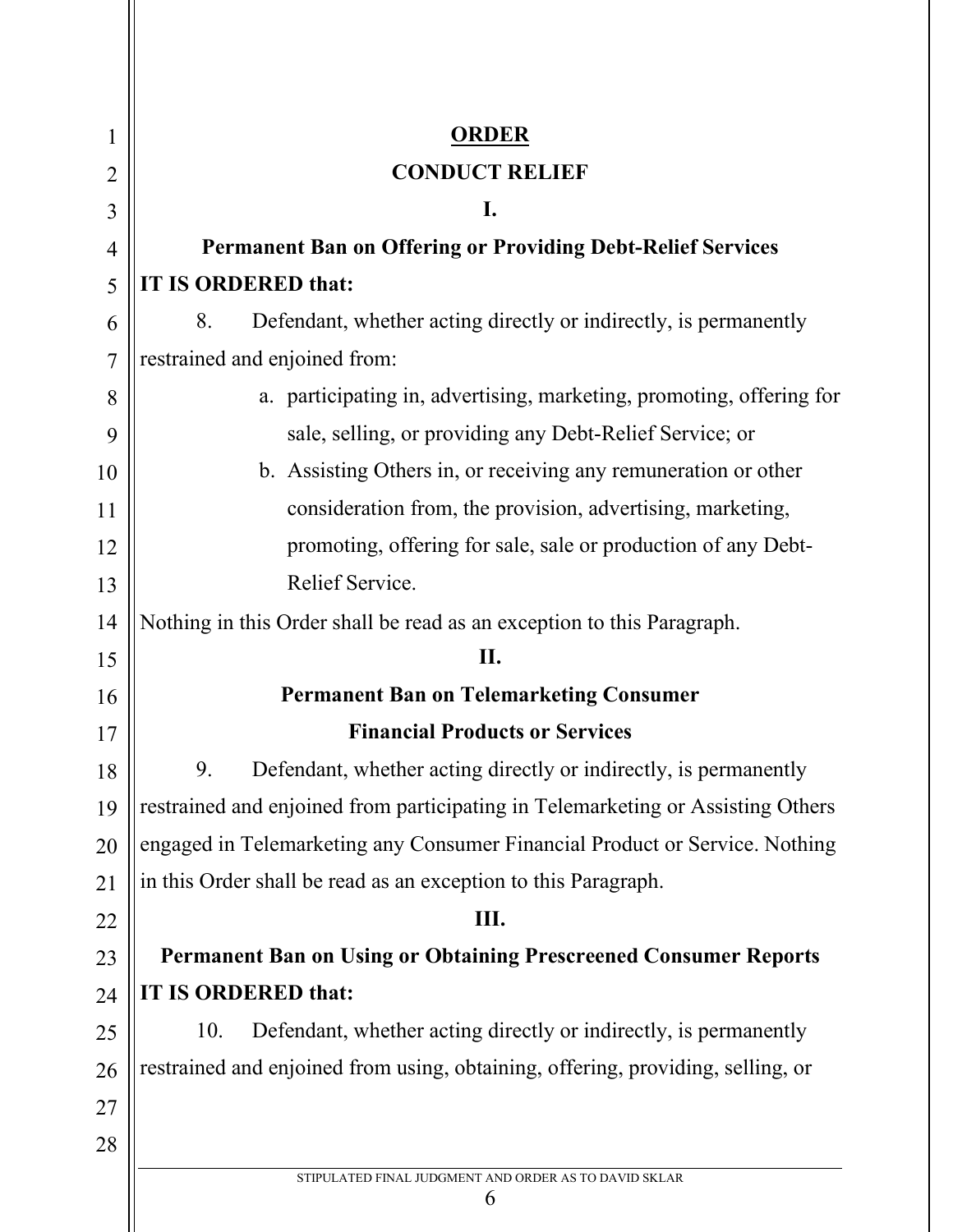arranging for others to use or obtain Prescreened Consumer Reports for any purpose. Nothing in this Order shall be read as an exception to this Paragraph.

#### **IV.**

# **Prohibition on Using or Obtaining Consumer Reports for Any Business Purpose**

# **IT IS ORDERED that:**

11. Defendant, and his officers, agents, servants, employees, and attorneys, and all other persons in active concert or participation with them, who receive actual notice of this Order, whether acting directly or indirectly, are permanently restrained and enjoined from using, obtaining, offering, providing, selling, or arranging for others to use or obtain Consumer Reports for any business purpose. Nothing in this Order shall be read as an exception to this Paragraph.

# **V.**

# **Consumer Information**

# **IT IS ORDERED** that:

12. Defendant and his officers, agents, servants, employees, and attorneys, and all other persons in active concert or participation with them, who receive actual notice of this Order, whether acting directly or indirectly, may not:

> a. disclose, use, or benefit from consumer information, including the name, address, or any information about the consumer's student loans, contained in or derived from Prescreened Consumer Reports obtained for use in marketing Debt-Relief Services; or

b. disclose, use, or benefit from consumer information, including the name, address, telephone number, email address, social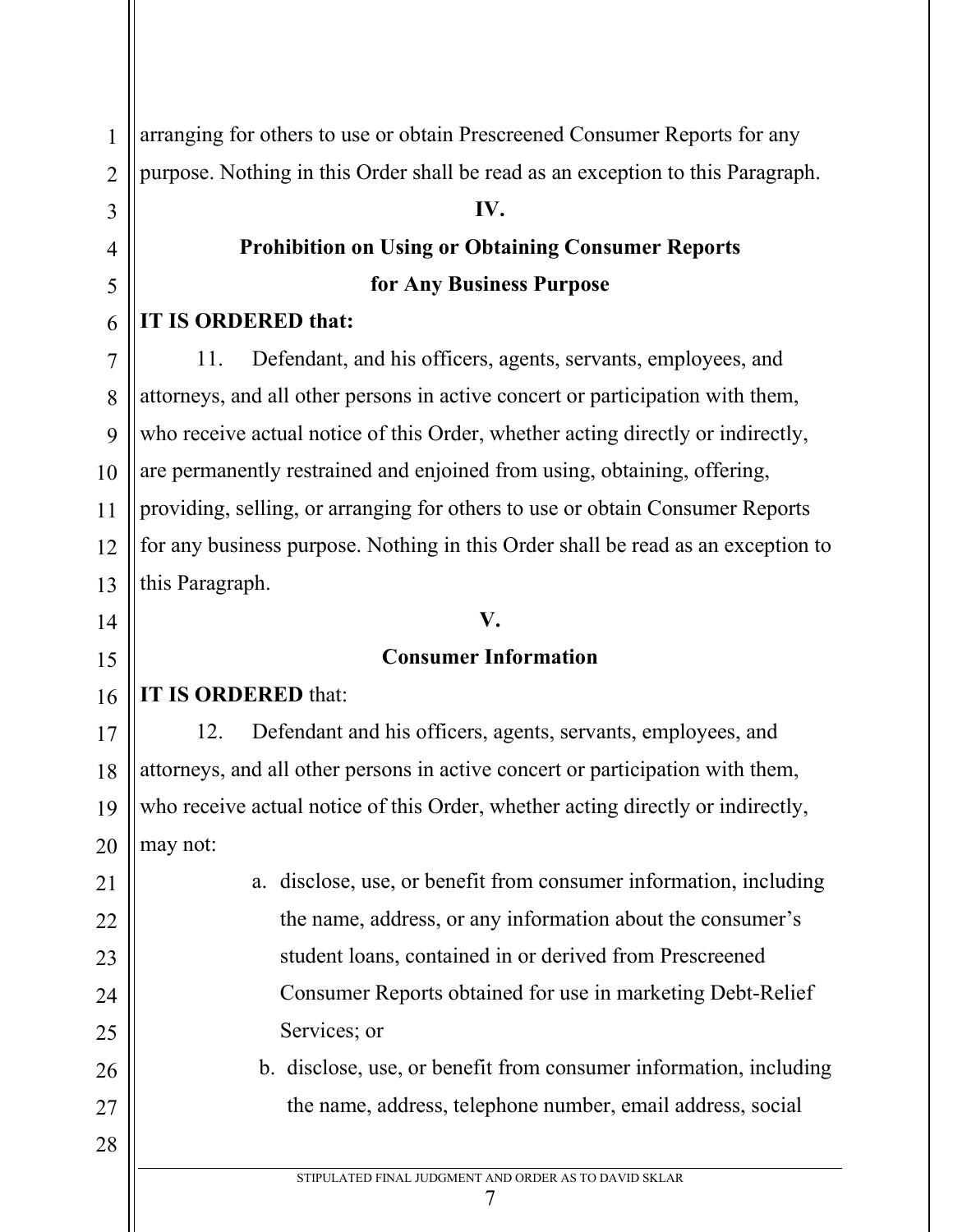1 2 3 4 5 6 7 8 9 10 11 12 13 14 15 16 17 18 19 20 21 22 23 24 25 26 27 28 security number, other identifying information, or any data that enables access to a customer's account (including a credit card, bank account, or other financial account), obtained from or through the activities of the Student Loan Debt Relief Companies. *However*, this Order does not prohibit the disclosure of consumer information if lawfully requested by a government agency or required by law, regulation, or court order. **MONETARY PROVISIONS VI. Order to Pay Redress IT IS FURTHER ORDERED** that: 13. A judgment for monetary relief is entered in favor of the Bureau and against Defendant, in the amount of \$7,000,000 for the purpose of providing redress to Affected Consumers; however, full payment of this judgment will be suspended upon satisfaction of the obligations in Paragraphs 14 through 18 of this Section and Paragraphs 27 through 31 and 33 of Section IX and subject to Section VII of this Order. 14. Within 10 days of the Effective Date, Defendant must pay to the Bureau, by wire transfer to the Bureau or to the Bureau's agent, and according to the Bureau's wiring instructions, \$3,000.00, in partial satisfaction of the judgment referenced in Paragraph 13 of this Section. 15. With regard to any redress that Defendant pays under this Section, if Defendant, directly or indirectly, receives any reimbursement or indemnification from any source, including but not limited to payment made under any insurance policy, or if Defendant secures a tax deduction or tax credit with regard to any federal, state, or local tax, Defendant must: (a) immediately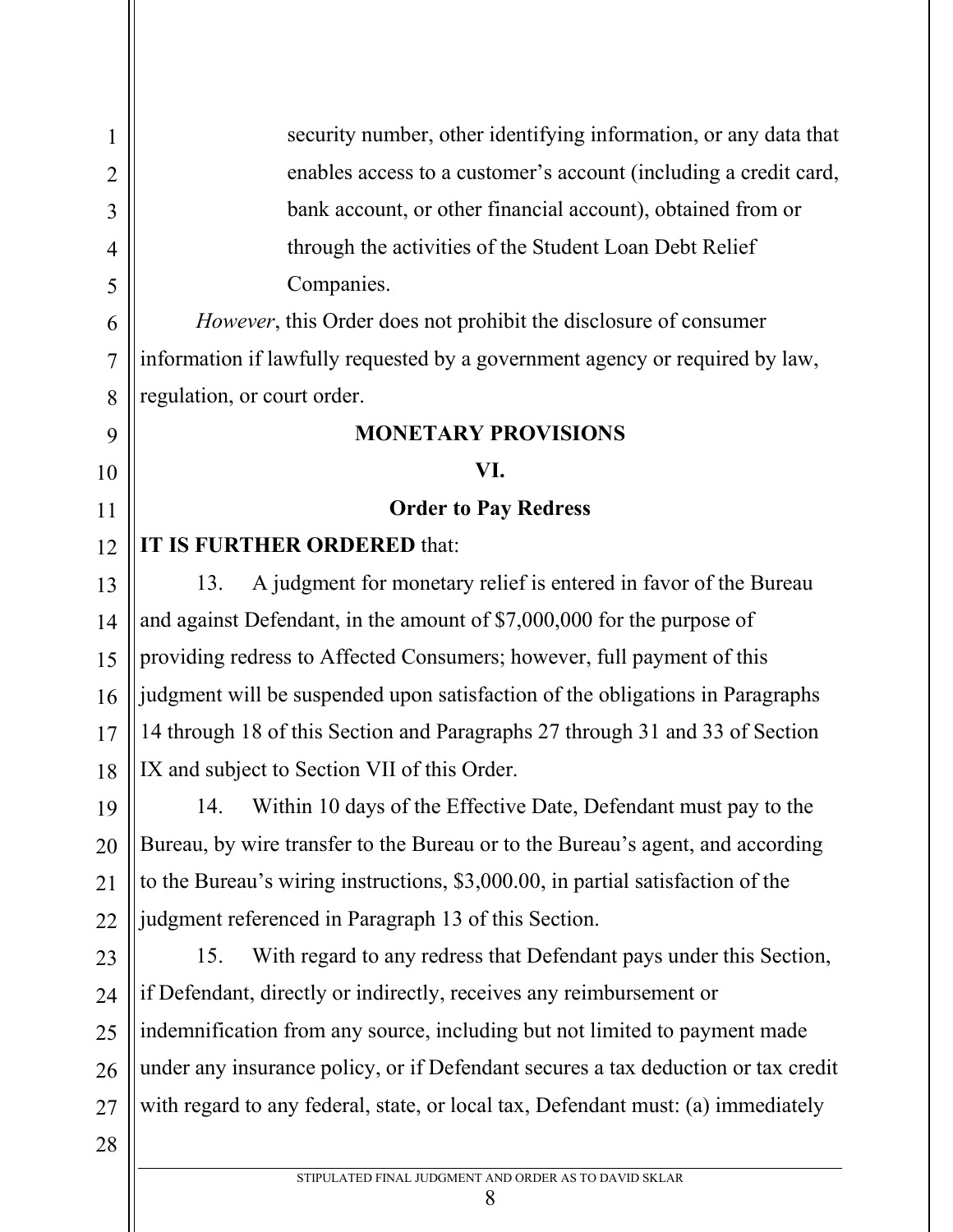3 4 5 6 7 8 9 10 11 12 13 14 15 16 17 18 19 20 21 22 amount of such funds or monetary benefit (Additional Payment) to the Bureau or to the Bureau's agent according to the Bureau's wiring instructions. After the Bureau receives the Additional Payment, the amount of the suspended judgment referenced in Paragraph 13 will be reduced by the amount of the Additional Payment and the Additional Payment will be applied toward satisfaction of the monetary judgment entered in Paragraph 13. 16. Any funds received by the Bureau in satisfaction of this judgment will be deposited into a fund or funds administered by the Bureau or to the Bureau's agent according to applicable statutes and regulations to be used for redress for Affected Consumers, including, but not limited to, refund of moneys, restitution, damages or other monetary relief, and for any attendant expenses for the administration of any such redress. 17. If the Bureau determines, in its sole discretion, that redress to consumers is wholly or partially impracticable or if funds remain after redress is completed, the Bureau will deposit any remaining funds in the U.S. Treasury as disgorgement. Defendant will have no right to challenge any actions that the Bureau or its representatives may take under this Section. 18. Payment of redress to any Affected Consumer under this Order may not be conditioned on that Affected Consumer waiving any right.

1

2

#### **VII.**

notify the Enforcement Director in writing, and (b) within 10 days of receiving

the funds or monetary benefit, Defendant must transfer to the Bureau the full

# **Effect of Misrepresentation or Omission Regarding Financial Condition IT IS FURTHER ORDERED** that:

25 26 27 19. The suspension of the monetary judgment entered in Section VI of this Order is expressly premised on the truthfulness, accuracy, and completeness of Defendant's financial statements and supporting documents

28

23

24

 $\mathbf Q$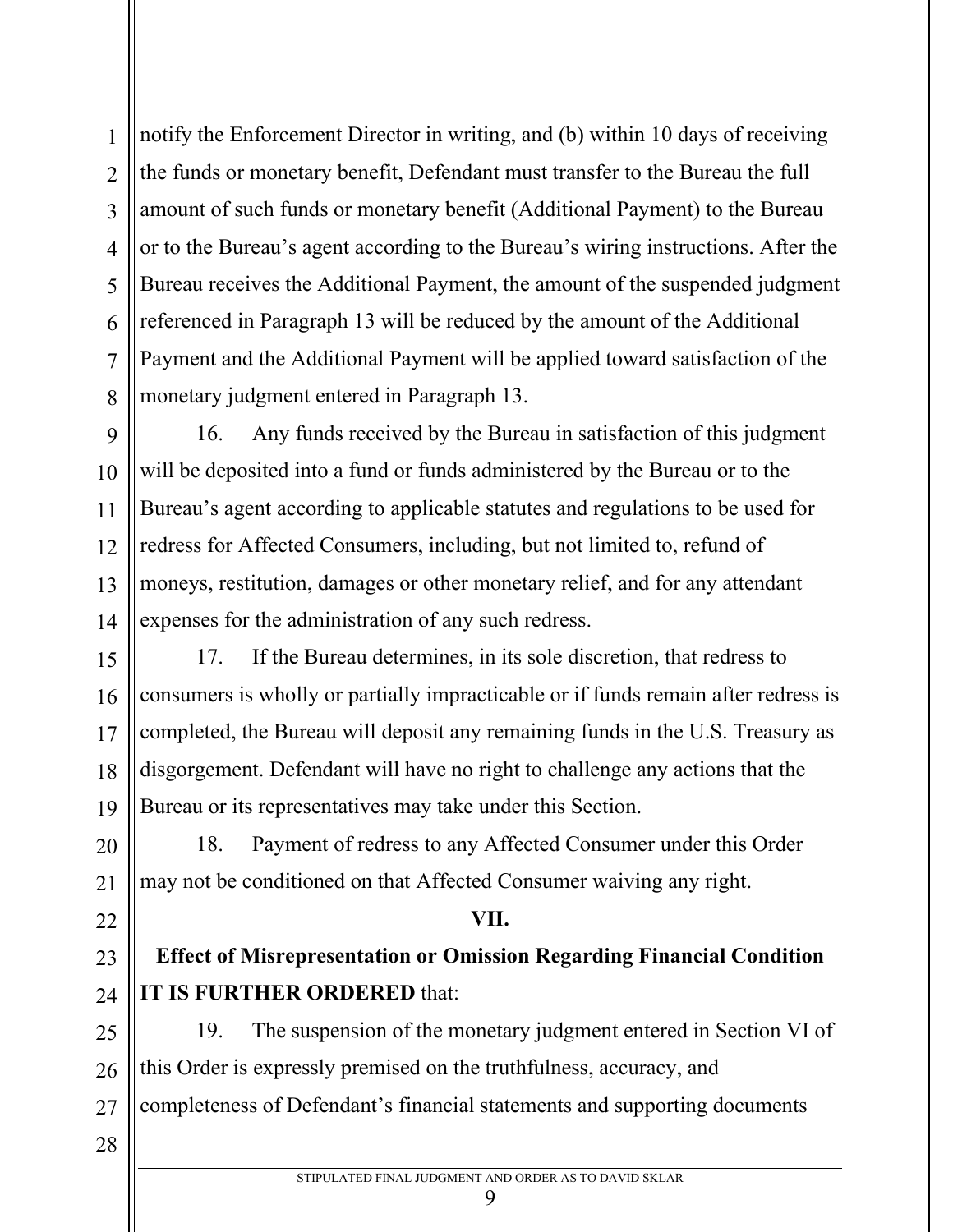submitted to the Bureau, which Defendant asserts are truthful, accurate, and complete, and which include the Financial Statement of Defendant, including the attachments, executed on September 8, 2020, and submitted to the Bureau on or about September 29, 2020.

20. If upon motion by the Bureau, the Court determines that Defendant has failed to disclose any material asset, or that his Financial Statement identified in Paragraph 19 contains any material misrepresentations or omissions, including materially misstating the value of any asset, the Court shall terminate the suspension of the monetary judgment entered in Section VI of this Order and the full judgment of \$7,000,000 entered shall be immediately due and payable, less any amounts paid to the Bureau under Section VI of this Order.

13 14 15 16 17 18 19 20 21 21. If the Court terminates the suspension of the monetary judgment under this Section, the Bureau will be entitled to interest on the Order, computed from the date of entry of this Order, at the rate prescribed by 28 U.S.C. § 1961, as amended, on any outstanding amounts not paid; provided, however, that in all other respects this Order shall remain in full force and effect unless otherwise ordered by the Court; and, provided further, that proceedings instituted under this provision would be in addition to, and not in lieu of any other civil or criminal remedies as may be provided by law, including any other proceedings that the Bureau may initiate to enforce this Order.

# **VIII.**

# **Order to Pay Civil Money Penalties**

**IT IS FURTHER ORDERED** that:

22. Under section 1055(c) of the CFPA, 12 U.S.C.  $\S$  5565(c), by reason of the violations of law alleged against Defendant in the Complaint, and taking into account the factors in 12 U.S.C.  $\S$  5565(c)(3), Defendant must pay a

28

22

23

24

25

26

27

1

2

3

4

5

6

7

8

9

10

11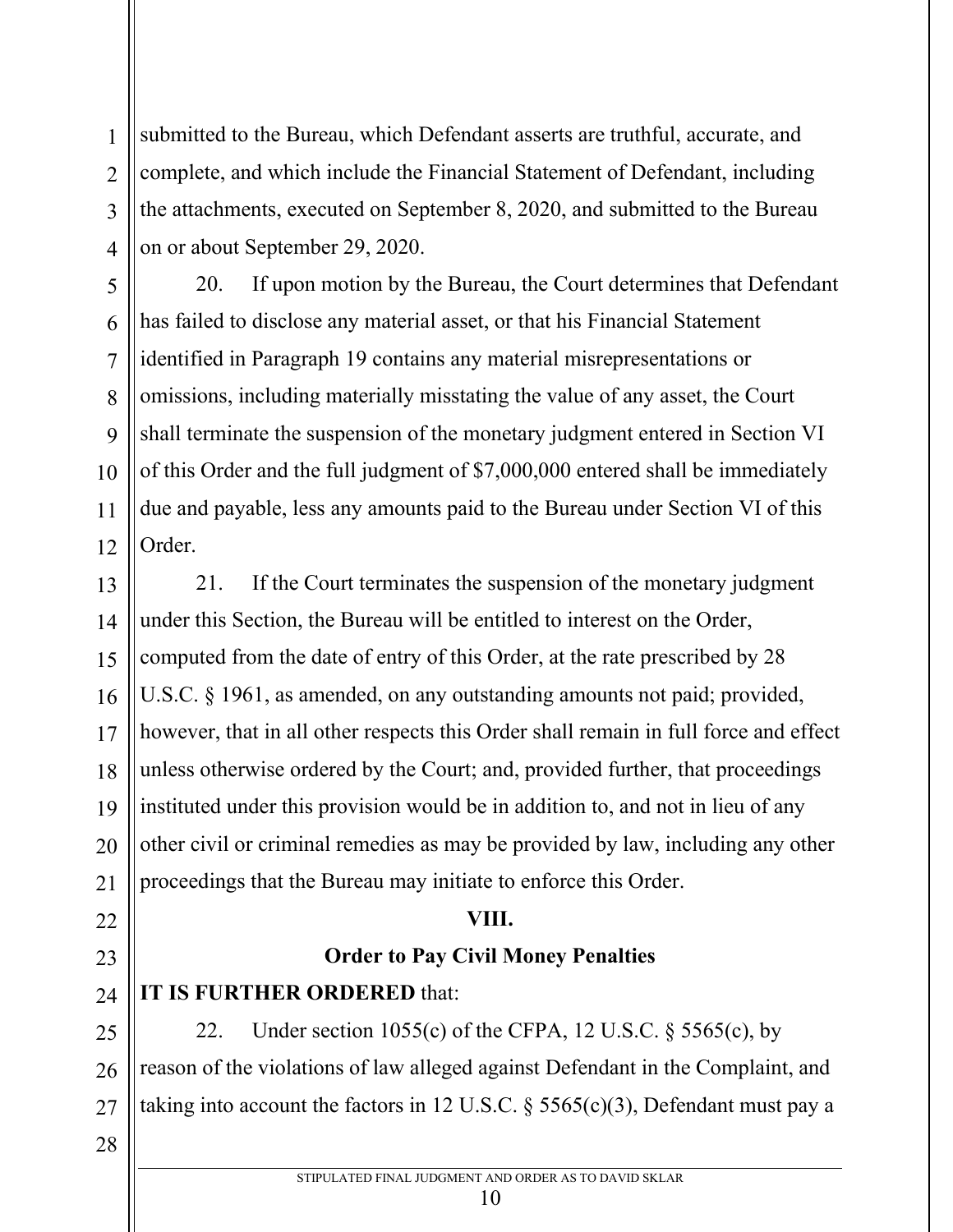civil money penalty of \$1.00 to the Bureau. This nominal penalty is based on Defendant's limited ability to pay as attested to in its financial statements identified in Section VII above.

23. Within 10 days of the Effective Date, Defendant must pay the civil money penalties in Paragraph 22 by wire transfer to the Bureau or to the Bureau's agent in compliance with the Bureau's wiring instructions.

24. The civil money penalty paid under this Order will be deposited in the Civil Penalty Fund of the Bureau, as required by section 1017(d) of the CFPA, 12 U.S.C. § 5497(d).

25. Defendant must treat the civil money penalties paid under this Order as a penalty paid to the government for all purposes. Regardless of how the Bureau ultimately uses those funds, Defendant may not:

a. claim, assert, or apply for a tax deduction, tax credit, or any other tax benefit for any civil money penalty paid under this Consent Order; or

b. seek or accept, directly or indirectly, reimbursement or indemnification from any source, including but not limited to payment made under any insurance policy, with regard to any civil money penalty paid under this Order.

26. Defendant agrees that the civil penalty imposed by the Order represents a civil penalty owed to the United States Government, is not compensation for actual pecuniary loss, and, thus that it is not subject to discharge under the Bankruptcy Code under 11 U.S.C. § 523(a)(7).

# **IX.**

# **Additional Monetary Provisions**

27. In the event of any default on Defendant's obligations to make payment under this Order, interest, computed under 28 U.S.C. § 1961, as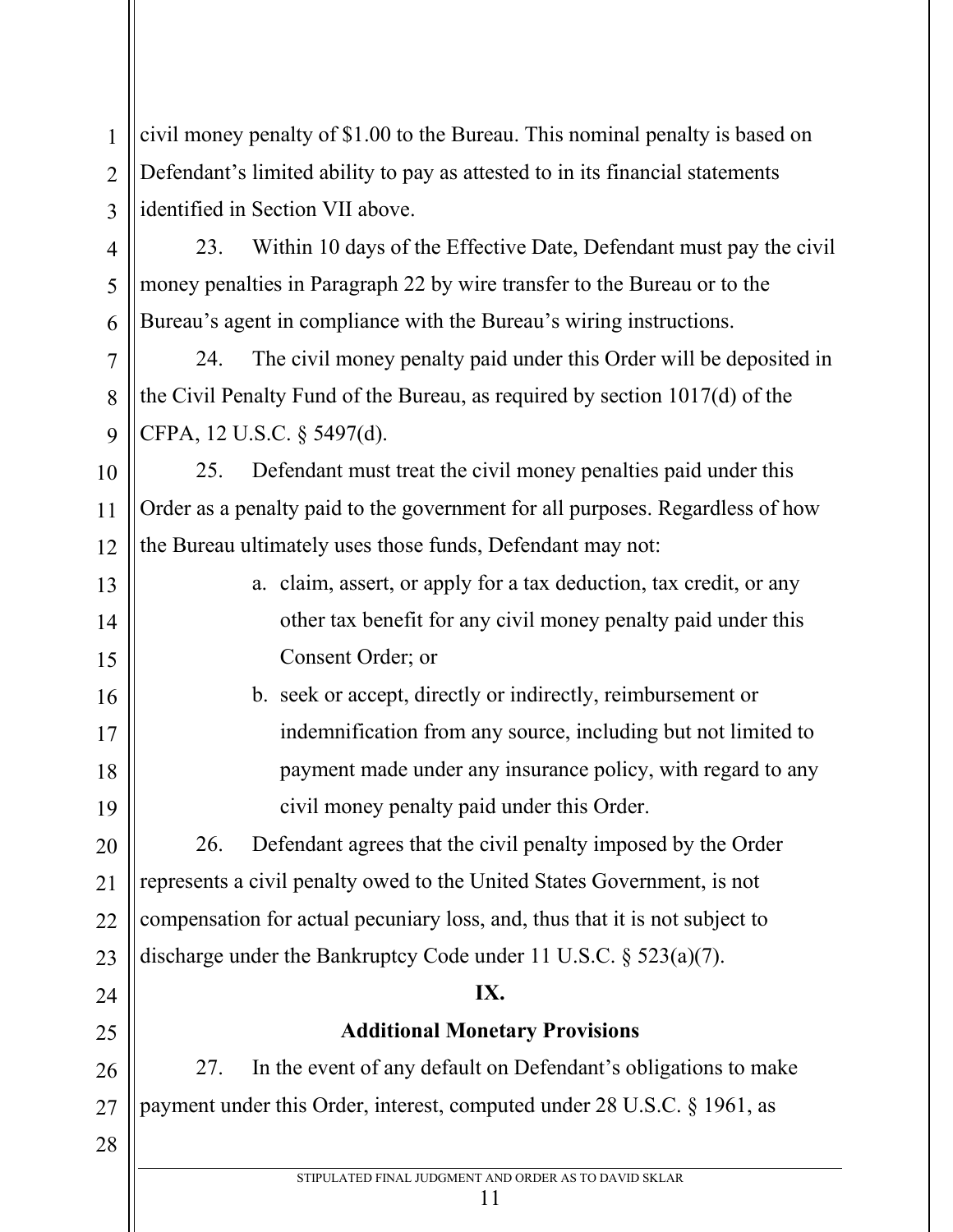amended, will accrue on any outstanding amounts not paid from the date of default to the date of payment, and will immediately become due and payable.

28. Defendant relinquishes all dominion, control, title to the funds paid under this Order to the fullest extent permitted by law. No part of the funds may be returned to Defendant.

29. The facts alleged in the Complaint will be taken as true and be given collateral estoppel effect, without further proof, in any proceeding based on the entry of the Order, or in any subsequent civil litigation by, or on behalf of the Bureau, including in a proceeding to enforce its rights to any payment or monetary judgment under this Order, such as a nondischargeability complaint in any bankruptcy case.

30. The facts alleged in the Complaint establish all elements necessary to sustain an action by the Bureau under to Section  $523(a)(2)(A)$  of the Bankruptcy Code, 11 U.S.C. § 523(a)(2)(A). For such purposes, this Order will have collateral estoppel effect against Defendant, even in Defendant's capacity as debtor-in-possession.

31. Under 31 U.S.C. § 7701, Defendant, unless he already has done so, must furnish to the Bureau his taxpayer-identification numbers, which may be used for purposes of collecting and reporting on any delinquent amount arising out of this Order.

32. Within 30 days of the entry of a final judgment, order, or settlement in a Related Consumer Action, Defendant must notify the Enforcement Director of the final judgment, order, or settlement in writing. That notification must indicate the amount of redress, if any, that Defendant paid or is required to pay to consumers, and it must describe the consumers or classes of consumers to whom that redress has been or will be paid. To preserve the deterrent effect of the civil money penalty in any Related Consumer Action,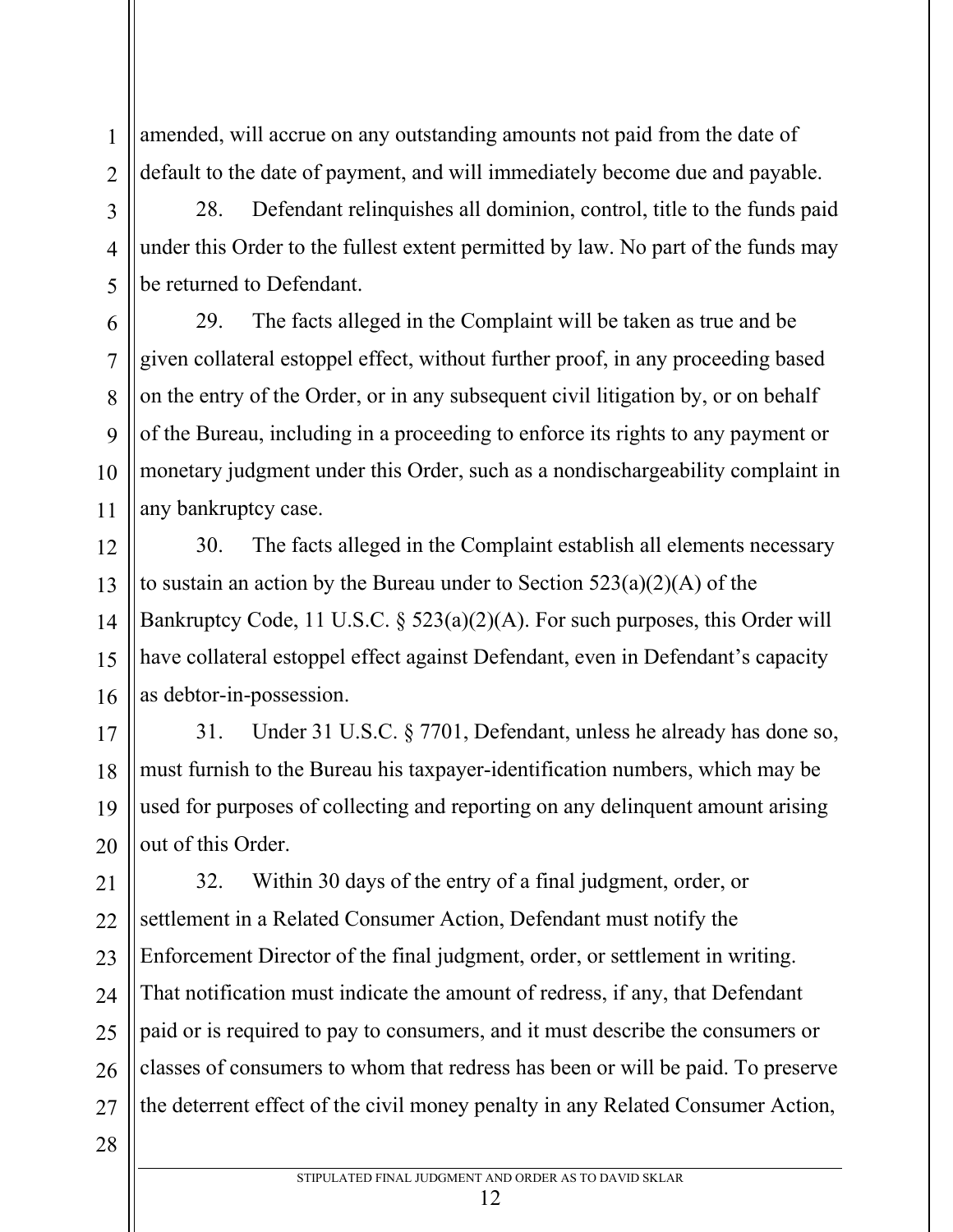2 3 4 5 6 7 8 9 10 12 Defendant may not argue that Defendant is entitled to, nor may Defendant benefit by, any offset or reduction of any monetary remedies imposed in the Related Consumer Action because of the civil money penalty paid in this action, or because of any payment that the Bureau makes from the Civil Penalty Fund. If the court in any Related Consumer Action offsets or otherwise reduces the amount of compensatory monetary remedies imposed against Defendant based on the civil money penalty paid in this action, or based on any payment that the Bureau makes from the Civil Penalty Fund, Defendant must, within 30 days after entry of a final order granting such offset or reduction, notify the Bureau and pay the amount of the offset or reduction to the U.S. Treasury. Such a payment will not be considered an additional civil money penalty and will not change the amount of the civil money penalty imposed in this action.

33. Under Section 604(a)(I) of FCRA, 15 U.S.C.§ 168l b(a)(1), any Consumer Reporting Agency may furnish a Consumer Report concerning Defendant to the Bureau, which may be used for purposes of collecting and reporting on any delinquent amount arising out of this Order.

# **COMPLIANCE PROVISIONS**

#### **X.**

# **Reporting Requirements**

# **IT FURTHER ORDERED** that:

21 22 23 24 25 26 27 34. Defendant must notify the Bureau of any development that may affect compliance obligations arising under this Order, including but not limited to, a dissolution, assignment, sale, merger, or other action that would result in the emergence of a successor company; the creation or dissolution of a subsidiary, parent, or affiliate that engages in any acts or practices subject to this Order; the filing of any bankruptcy or insolvency proceeding by or against Defendant; or a change in Defendant's name or address. Defendant must

28

1

11

13

14

15

16

17

18

19

20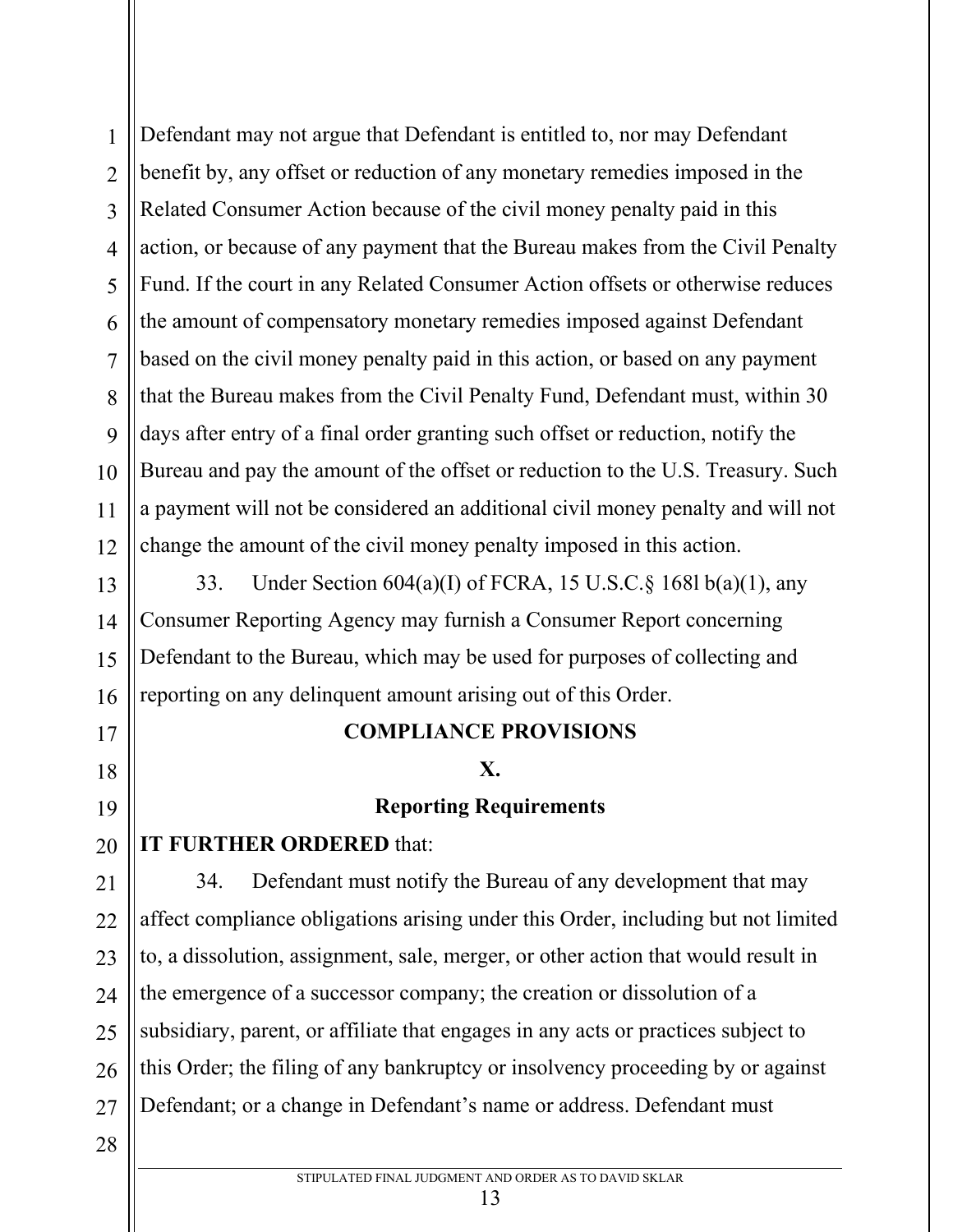| $\mathbf{1}$   | provide such notice at least 30 days before the development, or as soon as     |
|----------------|--------------------------------------------------------------------------------|
| $\overline{2}$ | practicable after learning of the development, whichever is sooner.            |
| 3              | Within 7 days of the Effective Date, Defendant must:<br>35.                    |
| $\overline{4}$ | a. designate at least one telephone number and email, physical,                |
| 5              | and postal address as points of contact, which the Bureau may                  |
| 6              | use to communicate with Defendant;                                             |
| $\overline{7}$ | b. identify all businesses for which Defendant is the majority                 |
| 8              | owner, or that Defendant directly or indirectly controls, by all               |
| 9              | of their names, telephone numbers, and electronic, physical, and               |
| 10             | postal addresses;                                                              |
| 11             | c. describe the activities of each such business, including the                |
| 12             | products and services offered, and the means of advertising,                   |
| 13             | marketing, and sales;                                                          |
| 14             | d. identify Defendant's telephone numbers and all electronic,                  |
| 15             | physical, and postal addresses, including all residences; and                  |
| 16             | e. describe in detail Defendant's involvement in any business for              |
| 17             | which he performs services in any capacity or which he wholly                  |
| 18             | or partially owns, including his title, role, responsibilities,                |
| 19             | participation, authority, control, and ownership.                              |
| 20             | Defendant must report any change in the information required to<br>36.         |
| 21             | be submitted under Paragraph 35 at least 30 days before the change, or as soon |
| 22             | as practicable after learning about the change, whichever is sooner.           |
| 23             | Within 90 days of the Effective Date, and again one year after the<br>37.      |
| 24             | Effective Date, Defendant must submit to the Enforcement Director an accurate  |
| 25             | written compliance progress report sworn to under penalty of perjury           |
| 26             | ("Compliance Report"), which, at a minimum:                                    |
| 27             |                                                                                |
| 28             |                                                                                |
|                | STIPULATED FINAL JUDGMENT AND ORDER AS TO DAVID SKLAR<br>14                    |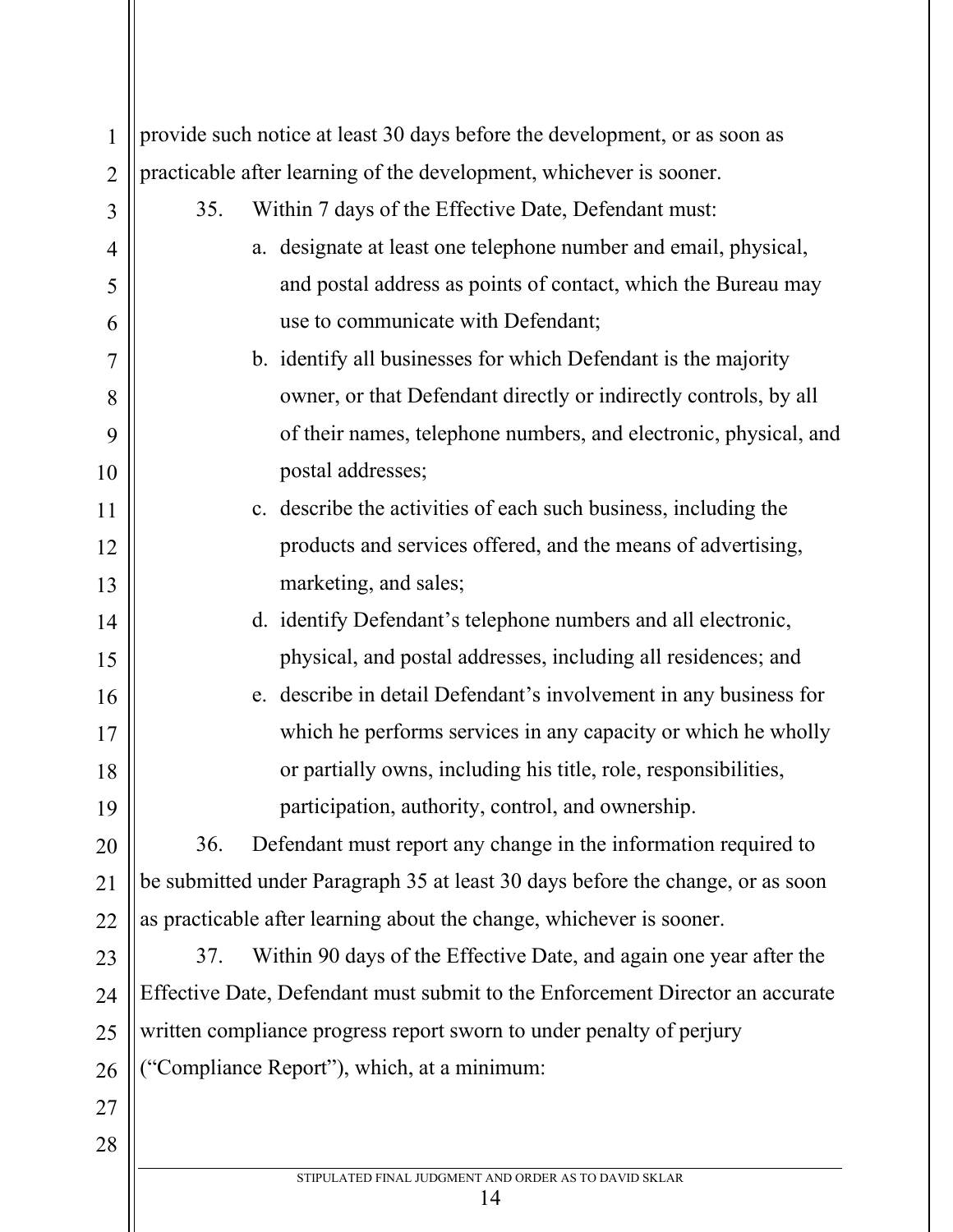1 2 3 4 5 6 7 8 9 10 11 12 13 14 15 16 17 18 19 20 21 22 23 24 25 26 27 a. lists each applicable paragraph and subparagraph of this Order and describes in detail the manner and form in which such Defendant has complied with each such paragraph and subparagraph of this Order; b. describes in detail the manner in which and purposes for which Defendant has used or obtained Consumer Reports; and c. attaches a copy of each Order Acknowledgment obtained under Section XI, unless previously submitted to the Bureau. **XI. Order Distribution and Acknowledgment IT IS FURTHER ORDERED** that, 38. Within 7 days of the Effective Date, Defendant must submit to the Enforcement Director an acknowledgment of receipt of this Order, sworn under penalty of perjury. 39. Within 30 days of the Effective Date, Defendant, for any business for which he is the majority owner or which he directly or indirectly controls, must deliver a copy of this Order to each of its owners, board members, officers, LLC members and managers, and general and limited partners, as well as any managers, employees, or other agents and representatives who have responsibilities related to Consumer Reports. 40. Defendant, for any business for which he is the majority owner or which he directly or indirectly controls, must deliver a copy of this Order to any business entity resulting from any change in structure referred to in Section X, any future owners, board members, officers, LLC members and managers, and general and limited partners, as well as any managers, employees, or other agents and representatives who will have responsibilities related to Consumer Reports before they assume their responsibilities.

28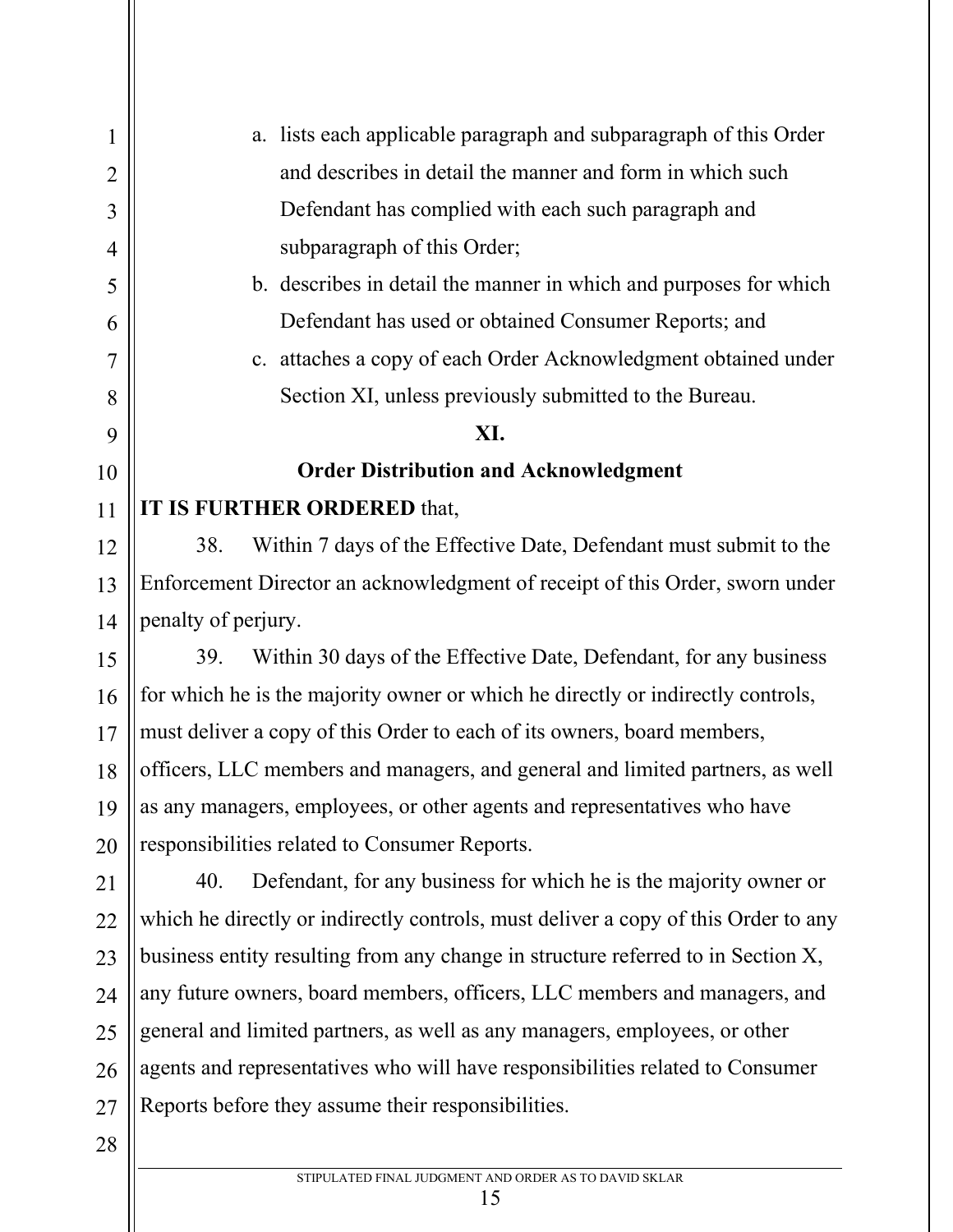41. Defendant must secure a signed and dated statement acknowledging receipt of a copy of this Order, ensuring that any electronic signatures comply with the requirements of the E-Sign Act, 15 U.S.C. § 7001 *et seq.*, within 30 days of delivery, from all persons receiving a copy of this Order under this Section.

42. Within 90 days of the Effective Date, Defendant must provide the Bureau with a list of all persons and their titles to whom this Order was delivered through that date under Paragraphs 39 and 40 and a copy of all signed and dated statements acknowledging receipt of this Order under Paragraph 41.

#### **XII.**

#### **Recordkeeping**

#### **IT IS FURTHER ORDERED** that,

43. Defendant, for any business for which he is the majority owner or which he directly or indirectly controls, must create all documents and business records necessary to demonstrate full compliance with each provision of this Order, including all submissions to the Bureau. Defendant must retain these documents for at least 10 years after creation and make them available to the Bureau upon the Bureau's request.

44. Defendant, for any business for which he is the majority owner or which he directly or indirectly controls, must maintain, for 10 years from the Effective Date, or 10 years after creation, whichever is longer:

- a. all records concerning Consumer Reports used or obtained; and
- b. all consumer complaints and refund requests (whether received directly or indirectly, such as through a third party), and any responses to those complaints or requests.

Defendant must make these materials available to the Bureau upon the Bureau's request.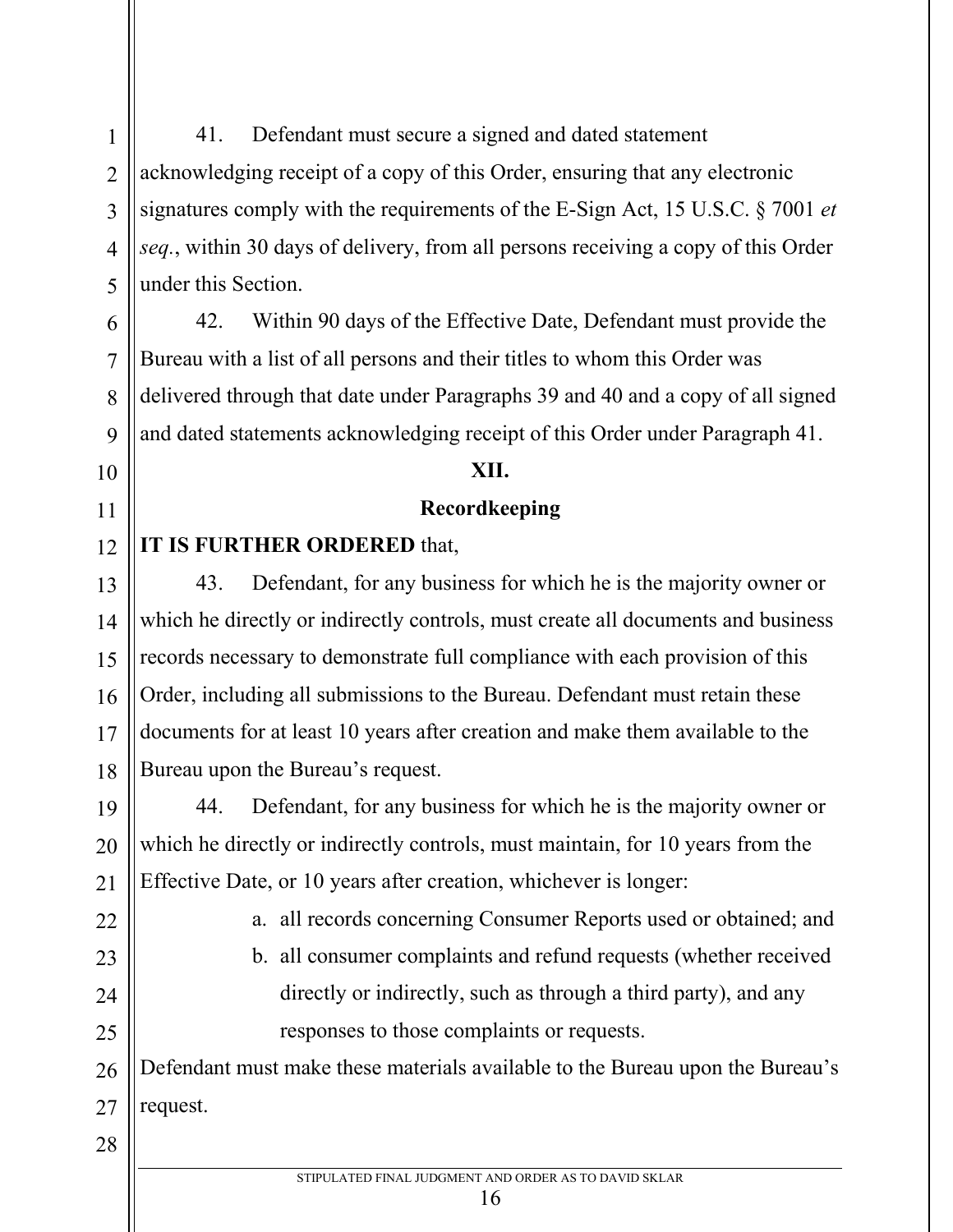| 1              | XIII.                                                                              |
|----------------|------------------------------------------------------------------------------------|
| $\overline{2}$ | <b>Notices</b>                                                                     |
| 3              | IT IS FURTHER ORDERED that:                                                        |
| 4              | Unless otherwise directed in writing by the Bureau, Defendant<br>45.               |
| 5              | must provide all submissions, requests, communications, or other documents         |
| 6              | relating to this Order in writing, with the subject line, "CFPB v. Chou Team"      |
| $\overline{7}$ | Realty, LLC, et al., Case No. 8:20-cv-00043-SB-ADS," and send them by              |
| 8              | overnight courier or first-class mail to the below address, and                    |
| 9              | contemporaneously by email to <b>Enforcement</b> Compliance (a)cfpb.gov:           |
| 10             | <b>Assistant Director for Enforcement</b>                                          |
| 11             | Bureau of Consumer Financial Protection                                            |
| 12             | <b>ATTENTION: Office of Enforcement</b>                                            |
| 13             | 1700 G Street, N.W.                                                                |
| 14             | Washington D.C. 20552                                                              |
| 15             | The Enforcement Director may, in his or her discretion, modify<br>46.              |
| 16             | any non-material requirements of this Order $(e.g.,$ reasonable extensions of time |
| 17             | and changes to reporting requirements) if he or she determines good cause          |
| 18             | justifies the modification. Any such modification by the Enforcement Director      |
| 19             | must be in writing.                                                                |
| 20             | XIV.                                                                               |
| 21             | <b>Cooperation with the Bureau</b>                                                 |
| 22             | IT IS FURTHER ORDERED that:                                                        |
| 23             | Defendant must cooperate fully to help the Bureau determine the<br>47.             |
| 24             | identity and location of, and the amount of injury sustained by, each Affected     |
| 25             | Consumer. Defendant must provide such information in his agents' possession        |
| 26             | or control within 14 days of receiving a written request from the Bureau.          |
| 27             |                                                                                    |
| 28             |                                                                                    |
|                | STIPULATED FINAL JUDGMENT AND ORDER AS TO DAVID SKLAR                              |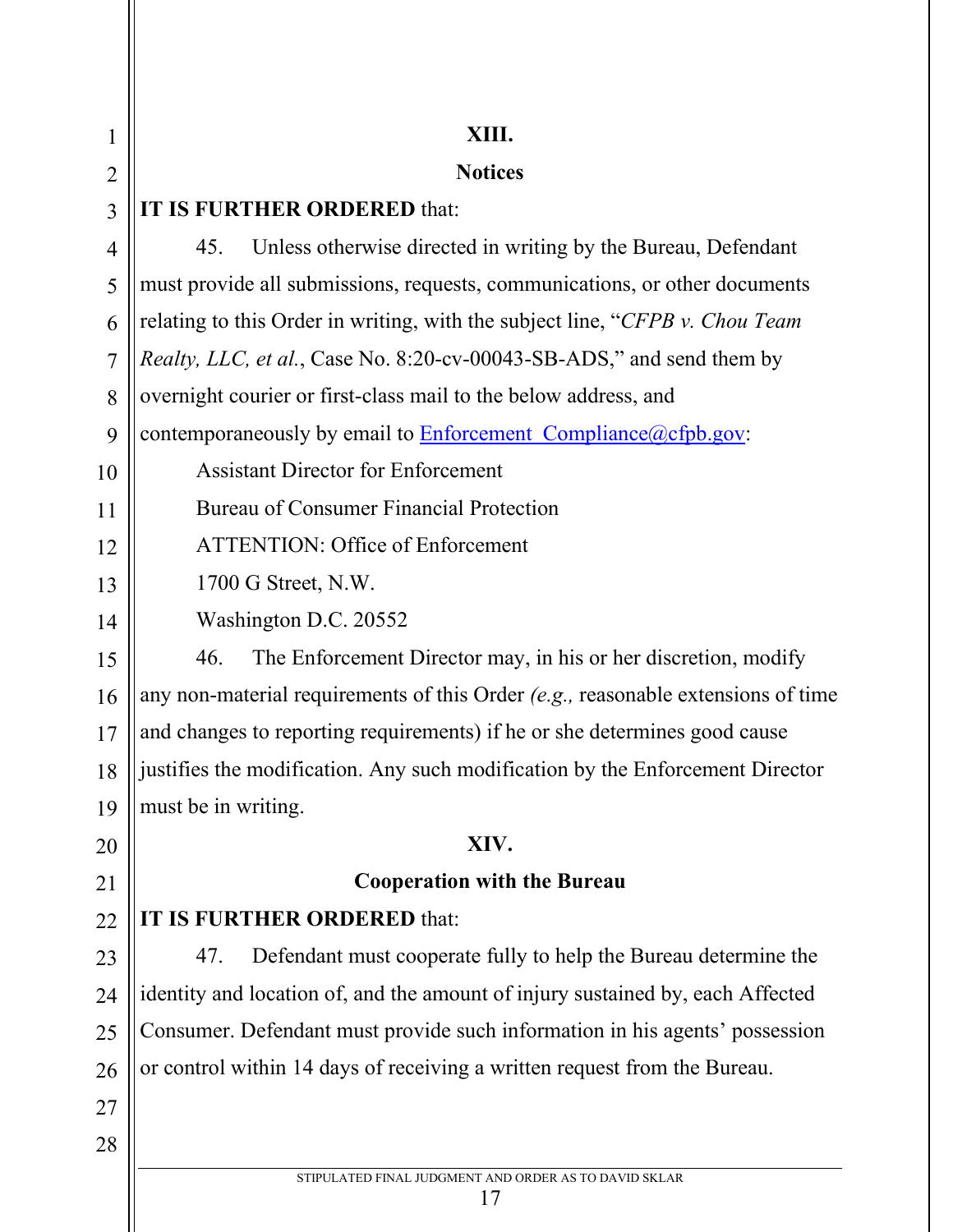48. Defendant must cooperate fully with the Bureau in this lawsuit, *CFPB v. Chou Team Realty, LLC, et al.*, Case No. 8:20-cv-00043-SB-ADS (C.D. Cal.), and in any investigation related to or associated with the conduct described in the Complaint. Defendant must provide truthful and complete information, evidence, and testimony. Defendant must appear for interviews, discovery, hearings, trials, and any other proceedings that the Bureau may reasonably request upon 10 days written notice, or other reasonable notice, at such places and times as the Bureau may designate, without the service of compulsory process.

#### **XV.**

#### **Compliance Monitoring**

**IT IS FURTHER ORDERED** that, to monitor Defendant's compliance with this Order, including the financial representations upon which part of the judgment was suspended:

49. Within 14 days of receipt of a written request from the Bureau, Defendant must submit additional compliance reports or other requested information, which must be sworn under penalty of perjury; provide testimony; or produce documents.

50. For purposes of this Section, the Bureau may communicate directly with the Defendant, unless the Defendant retains counsel related to these communications.

51. Defendant must permit Bureau representatives to interview any employee or other person affiliated with Defendant who has agreed to such an interview. The person interviewed may have counsel present.

52. Nothing in this Order will limit the Bureau's lawful use of compulsory process, under 12 C.F.R. § 1080.6.